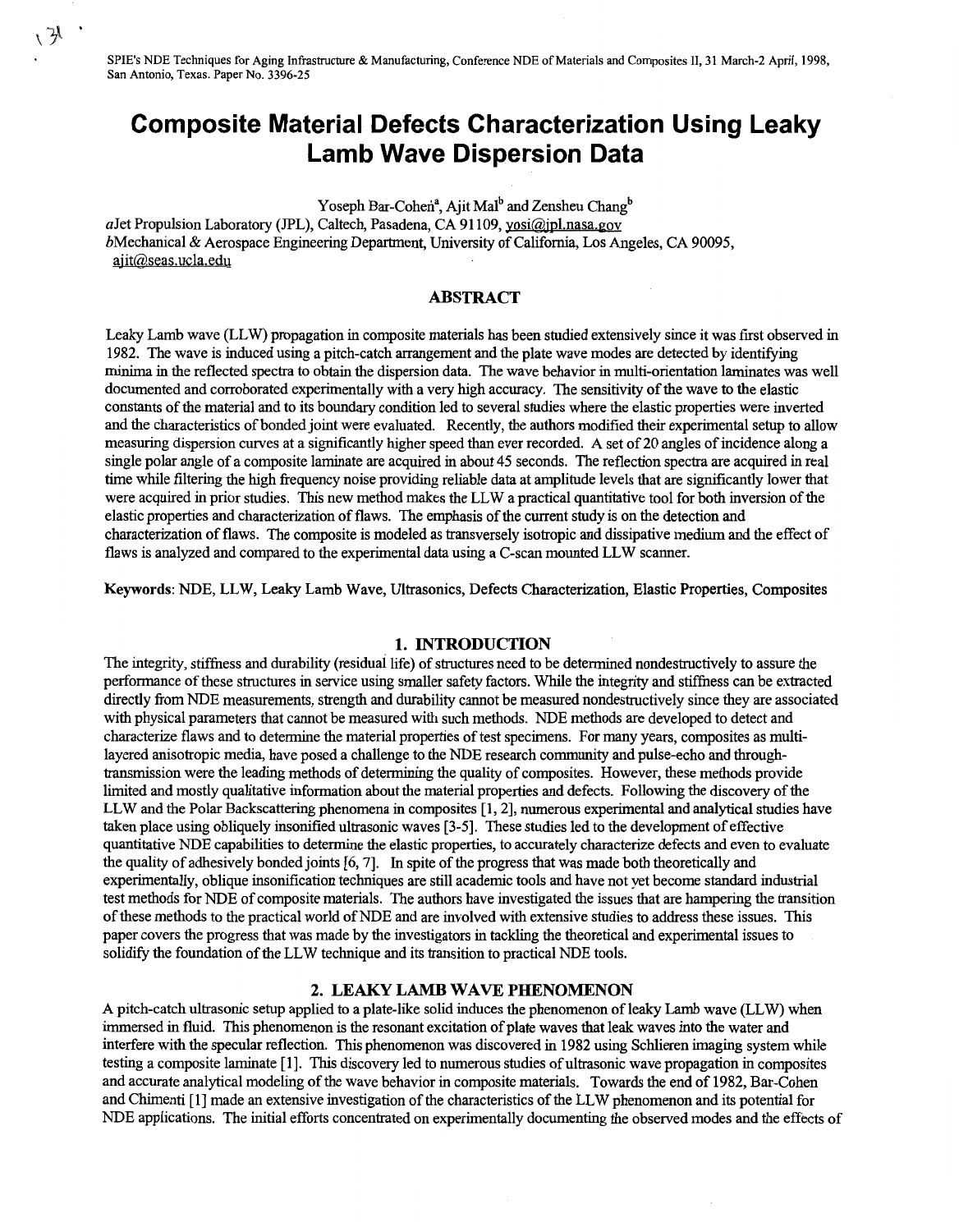defects. This effort was followed by numerous studies of the phenomena [see, e.g., **3-51.** In 1987, Bar-Cohen and Mal, developed effective capabilities to accurately model the wave behavior *[6]* and to invert the elastic properties from the measured dispersion data. This study was later expanded to NDE of bonded joints [7]. Follow-on studies by these investigators showed that the capability to invert the elastic properties is limited to the matrix dominated ones [8]. To overcome this limitation, which is associated with the need for angles of incidence as small as **8",** a methodology that is based on using ultrasonic pulses was developed for the determination of all stiffness constants **[9].** Assuming that the material is transversely isotropic and using pulses in pitch-catch and pulse-echo experimental arrangements, it was shown that all the five elastic constants can be determined fairly accurately. A parametric study was conducted and the expected error was determined for the various determined constants in relation to experimental errors. It was also shown that,  $C_{12}$ , the constant with the most sensitivity to defects, while can be inverted, it is seriously affected by errors in the incident and polar angles.

The experimental procedure that is associated with the leaky Lamb wave phenomenon employs a pitch-catch setup where the impinging wave interacts with the material and the reflection represents the dispersive spectral characteristics of the layered material. A Schlieren view of a tone-burst before and after impinging onto a graphite/epoxy composite laminate is shown in Fig. 1, where the leaky wave component of the reflected wave is shown on the top right of this Figure. Evaluation of the minima in the reflection spectra at different angles of incidence provides information about the various wave modes in the form of dispersion curve. The dispersion curves for composite materials and bonded joints were analytically modeled and were very well corroborated experimentally confirming the accuracy of the model.

Figure 1: A Schlieren image of the LLW phenomenon showing a tone burst before and after impinging on the graphite/epoxy laminate.



The experimental acquisition of dispersion curves for composite materials requires accurate control of the angle of incidence/reception and the polar angle with the fibers. The need to perform these measurements rapidly and accurately was effectively addressed at JPL where a specially designed LLW scanner was developed. With the aid of a personal computer, the scanner controls the height, angle of incidence and polar angle of the pitch-catch setup. The LLW scanner controls the angle of incidence/reception simultaneously while maintaining a pivot axis on the part surface. A view of the LLW scanner installed on a C-scan unit is shown in Figure 2. Itallows acquisition of dispersion curves with angles of incidence between 12<sup>°</sup> and 70<sup>°</sup>, polar angles in the full 360<sup>°</sup> range and the height over a range of 10 cm. A computer code was written to control the incidence and polar angles, the height of the transducers from the sample surface, and the transmitted frequency. In the past, the data acquisition involved the use of sequentially transmitted tone-bursts at single frequencies over a selected frequency range (within the 20dB level of the transducer set). Reflected signals are acquired as a function of the polar and incidence angles and as well as saved in a file for analysis and comparison with the theoretical predictions. The minima in the acquired reflection spectra represent the LLW modes and are used to prepare the dispersion curves (phase velocity as a function of frequency). The incident angle is changed incrementally within the selected range and the reflection spectra acquired. For graphite/epoxy laminates the modes are identified for each angle of incidence in the range of  $12^{\circ}$  to  $50^{\circ}$  to allow the use of free-plate theoretical calculations; the influence of water loading on the dispersion curves is negligible. At each given incidence angle, the minima are identified and are added to the accumulating dispersion curves, and are plotted simultaneously on the computer display (Figure **3).** While the data acquisition is in progress, the acquired minima are identified on both the reflection spectra and the dispersion curve.

# **3. THEORY** AND **DATA INVERSION**

The location of the minima in the reflection coefficient is highly sensitive to the thickness and the stiffness constants of the plate and insensitive to the damping parameters over a broad frequency range. These minima are also affected by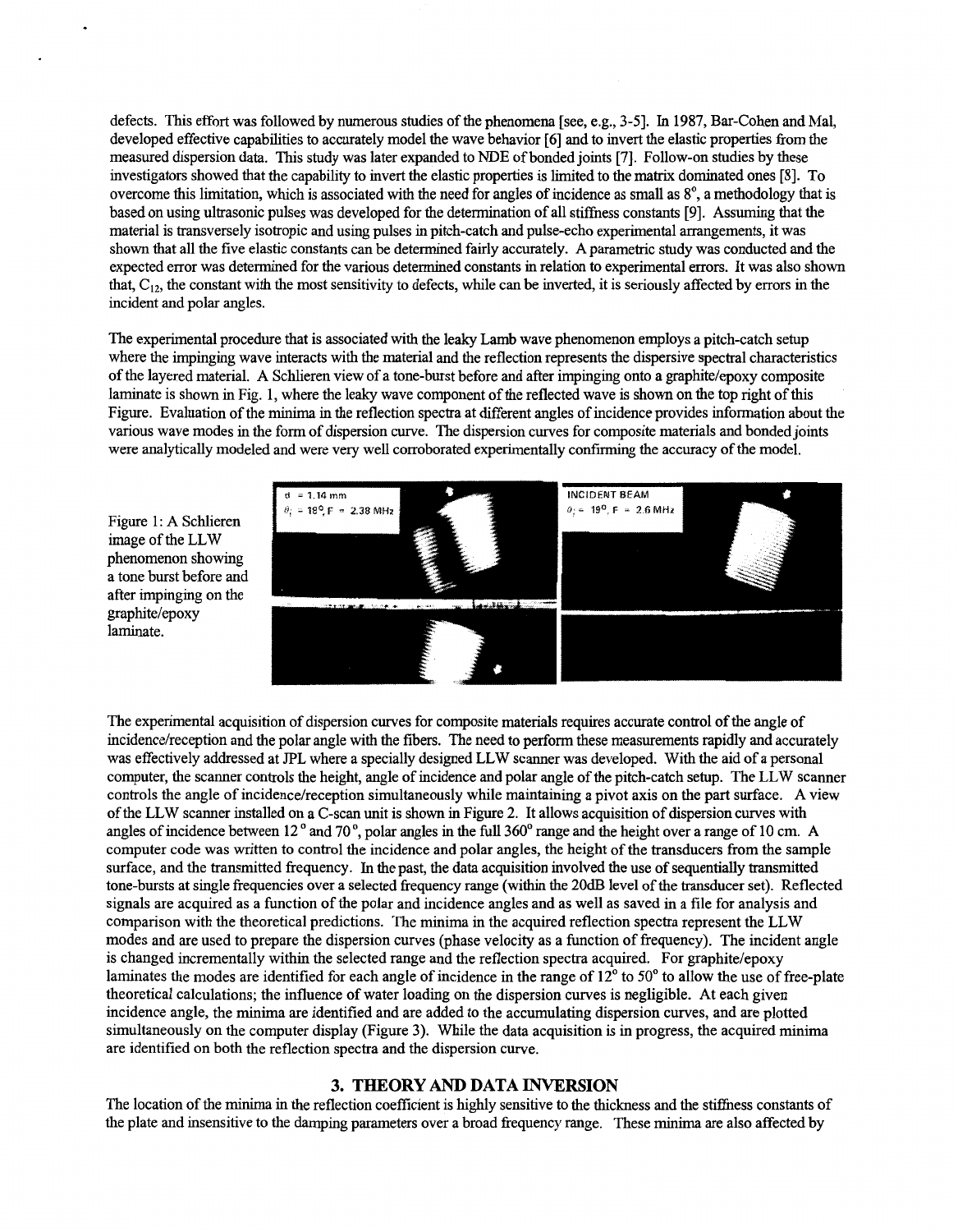the presence of water as a coupling medium mostly at high angles of incidence, where the phase velocity approaches the level of  $1.5x10<sup>5</sup>$  cm/sec. Thus the dispersion data can, in principle, be used to determine accurately these properties and any changes in their values during service can be used to characterize defects. For phase velocities that are above  $2x10^5$ cm/sec, the theoretical treatment of the guided waves in a composite laminate can ignore the water loading and the property values can be obtained from the theoretical model as a transcendental equation of the form,

$$
G\left(\mathbf{v},f,c_{ij},H\right)=0\tag{1}
$$

For a given data set  ${f_k, v_k}$ ,  $c_{ij}$  and *H* can be determined by minimizing the objective function

$$
F(c_{ij}, H) = \sum w_k |G_k|^2 \tag{2}
$$

where  $w_k$  is a suitable weight function and  $G_k$  is the value of the dispersion function  $G$  at the k-th data set. The minimization can be carried out through a variety of available optimization schemes; whch we accomplished effectively by using a SIMPLEX algorithm. Typical results for a unidirectional graphite/epoxy plate is shown in Figure 3. The material is AS4/3501-6 and the polar angle (i.e., the direction of Lamb wave propagation) is *0".* The reflected spectrum for 39.9' incident angle is shown at the top of the figure, and the accumulating dispersion curves are at the bottom. The inverted elastic and stiffness constants are given on the left.



Figure **2:** A view of the LLW scanner (on the right portion of the bridge) installed on the JPL's Cscan system

Figure 3: A view of the computer screen with the reflection spectra on the top and the accumulating dispersion curve on the bottom. The inverted elastic stiffness constants are shown on the left.

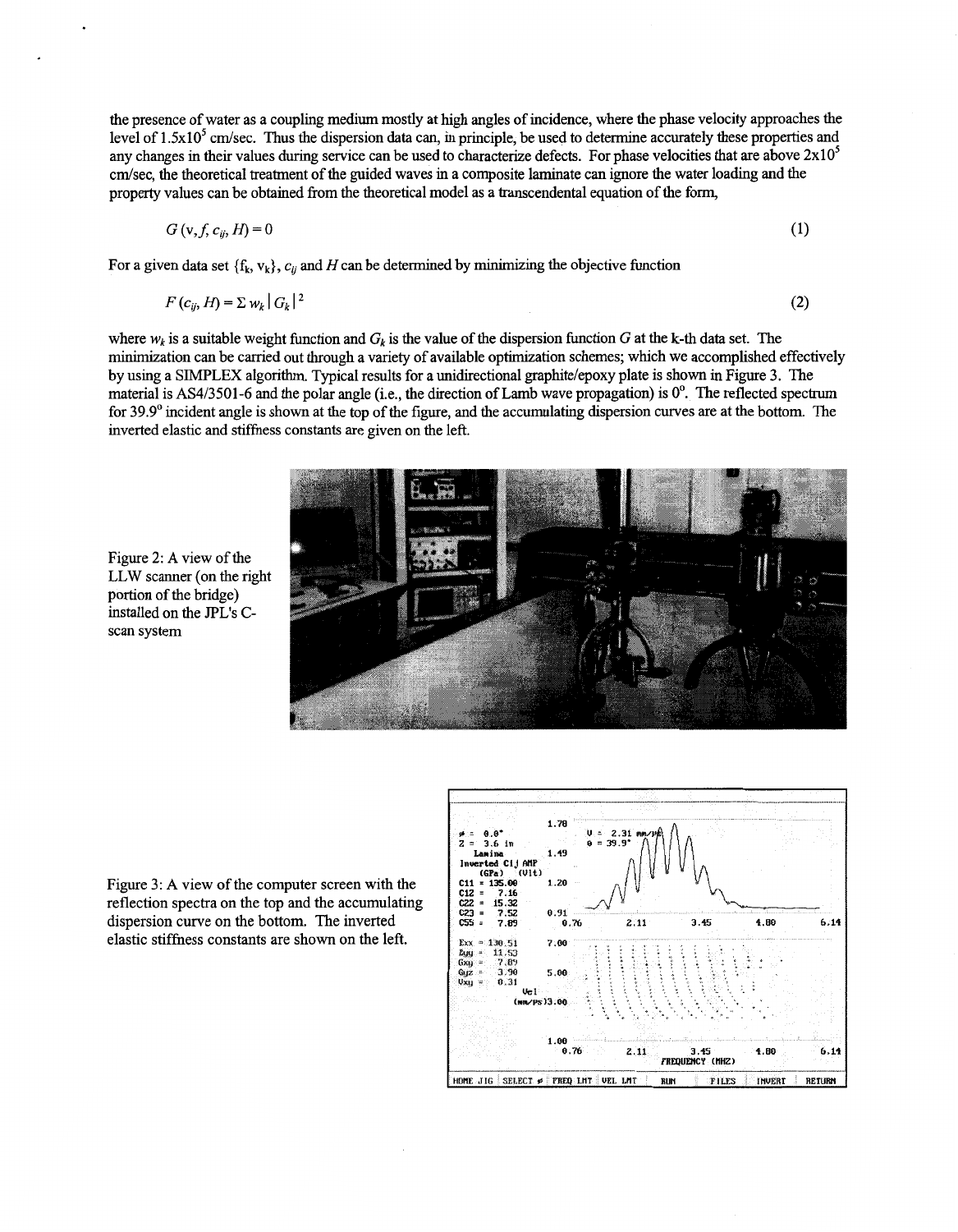To demonstrate the capability of the method to characterize materials degradation of composites, a sample made of a unidirectional 24-ply laminate fiom AS4/3501-6 pregreg was tested after it was subjected to heat treatment. The sample was exposed to a heat ramp from room temperature to 480° F for 15 minutes, and then was taken out of the oven to cool in open air at room temperature. The sample was tested at a specific location before and after heat treatment. The measured dispersion curves are shown in Figure 4. It can be seen that there are distinct differences in the dispersion data for the specimen before and after heat treatment. Since the heat damage occurs mostly in the matrix, the effect is expected to be more pronounced in the matrix dominated stiffness constants. The constants  $c_{11}, c_{12}, c_{22}$ **~23** and **cj5** obtained from the inversion process are 127.9, 6.32, 11 35, 6.92 and 7.43 GPa, before heat treatment, and 128.3, 6.35, 10.55, 6.9 and 7.71 GPa, after heat treatment. The most noticeable and significant change is in the stiffness constant  $c_{22}$ , which is the property most sensitive to variations in the matrix resulting in a reduction in the transverse Young's modulus.

It should be noted that equation (1) is strongly nonlinear in  $c_{ij}$  and  $H$ , and its solution is non-unique. Thus extreme care must be taken in interpreting the numerical results obtained from the inversion of the dispersion data. On the basis of extensive parametric studies of equation (1) we have concluded that only the thickness and the matrix dominated constants  $c_{22}$ ,  $c_{23}$  and  $c_{55}$  can be determined accurately from the inversion of the dispersion data. This is due to the fact that the dispersion function *G* is not very sensitive to the fiber dominated constants  $c_{11}$  and  $c_{12}$ . These two constants can be determined fiom the travel times and amplitudes of the reflected short-pulse signals in the oblique insonification experiment.



**4. LLW EXPERIMENTAL CAPABILITY ENHANCEMENT**  To bring the LLW technique to a practical use, the issues that affect its industrial NDE applications have been investigated and they were identified to include:

a) Complex data acquisition - The LLW data acquisition experiment is complex and the related process has not been user friendly. We have significantly improved the data acquisition process through integration of software and hardware. The computer optimizes the setup height to assure the greatest ratio between the maxima and **minima** amplitude in the reflected spectrum. The polar angle with the laminate fibers is set using the polar backscattering technique [2] that allows identification of the direction of the first layer. Further, a user friendly control setup that operates on Windows platform is being written to allow interactive software control.

b) Material density - The inverted material constants assume that the material density is known. NDE measurement of the material density can be done by radiography but this method is not practical and an alternative method of measuring the density is needed. Preferably is should be done by ultrasonics to minimize instrumentation complexity.

c) Multi-orientation laminates - The inversion algorithm developed for the determination of the elastic properties has been very successful for unidirectional laminates. The analysis of laminates with multi-orientation layers using ply by ply analysis is complex and leads to ill-posed results. The authors are currently studying methods of inverting the material elastic properties without the necessity to deal with the individual layers.

d) Time-consuming mocess - Determination of dispersion curves is time consuming and used to take between 10 and 20 minutes for a single point, when employing the LLW scanner and sweeping through the spectral range. Recent

Figure 4. The measured dispersion curves of **a [0]24** graphte-epoxy panel before and after heat treatment.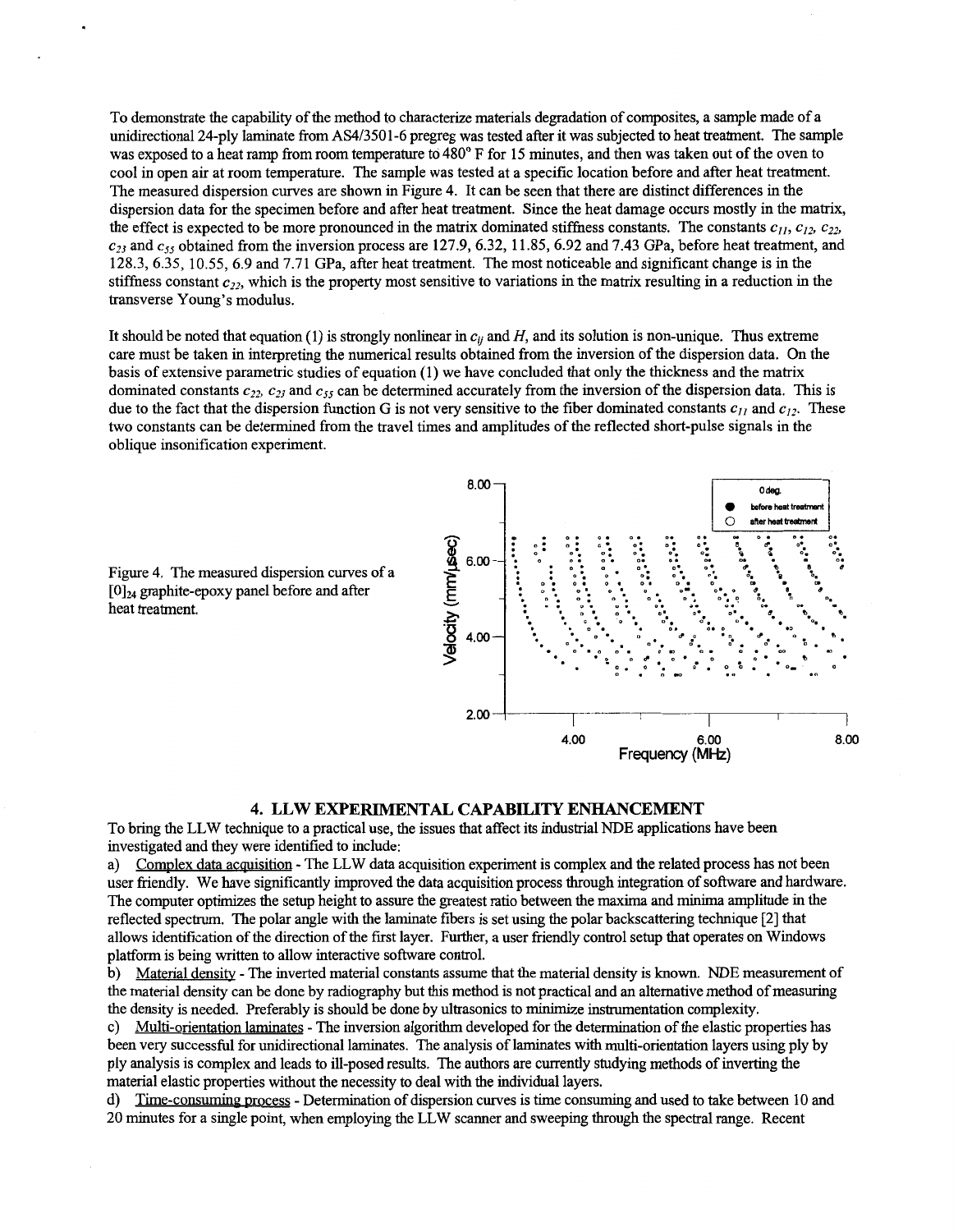development by the authors allows the measurement of the dispersion curves at a significantly higher speed than before. The experimental setup is depicted in Figure 5. At selected angles of incidence the reflection spectral data is presented in real time directly on the digital scope after being amplified and rectified by an electronic hardware. A function generator induces a frequency sweep in the selected range and is fed to the X-axis of the digital scope whereas the amplitude of the received signal is fed to the Y-axis. A reference frequency marker is employed to calibrate the acquired spectral data when converting the received signal from time domain to frequency domain. The reflection spectra are acquired in real time while filtering the high frequency noise and providing reliable data in a range of amplitudes that are significantly lower than were used in prior studies. Using this technique, a dispersion curve that is based on a set of 20 angles of incidence along a single polar angle is acquired in about **45** seconds. This method makes the process of acquiring LLW dispersion curves almost a real time one and is an important step towards **making** the method a practical quantitative tool for both inversion of the elastic properties and flaw characterization.



Figure 5: A schematic view of the rapid LLW test system.

Using the new setup the effect of the key composite material defects, i.e., delaminations and porosity was investigated. The reflection spectra was observed to identify the center of the specific flaws in order to obtain a typical representation of their response. In Figure *6* the reference experimental and theoretical dispersion data for a defect free area is shown and in Figure 7 the response from a porosity layer in half the thickness is shown. As can be seen the effect of porosity on the dispersion data becomes more pronounced at the higher frequencies. At frequencies below about **4-5MHz** the response is close to that of a defect free, where as at high frequencies the response is closer to a delaminated area that appears thinner. Testing a delaminated area (simulated by a Teflon foil) shows that the defective area appears as a thinner laminate at all the spectral ranges. Figure 8a shows the spectra of delamination and the defect free area of a **16** ply whereas Figure 8b shows the spectra that is inverted for a defect free laminate with half the thickness of the original sample using the same properties.

### **5. CONCULSIONS**

Theoretical and experimental studies of the LLW phenomenon have led to a significant progress in understanding the wave behavior in composites. Effective analytical tools were developed for the inversion of data for material property determination and defect characterization. Further, unique experimental tools were developed allowing rapid and accurate data acquisition. In spite of this progress, the phenomenon is still not being employed as a standard quantitative NDE method in industry. To pave the path of this method to become a practical tool, the authors have developed a rapid and user-friendly data-acquisition system as well as improved their analytical tools to automatically determine the wave speeds and elastic constants. This development simplifies the process of characterizing flaws in composites and bonded joints and the determination of the material properties degradation.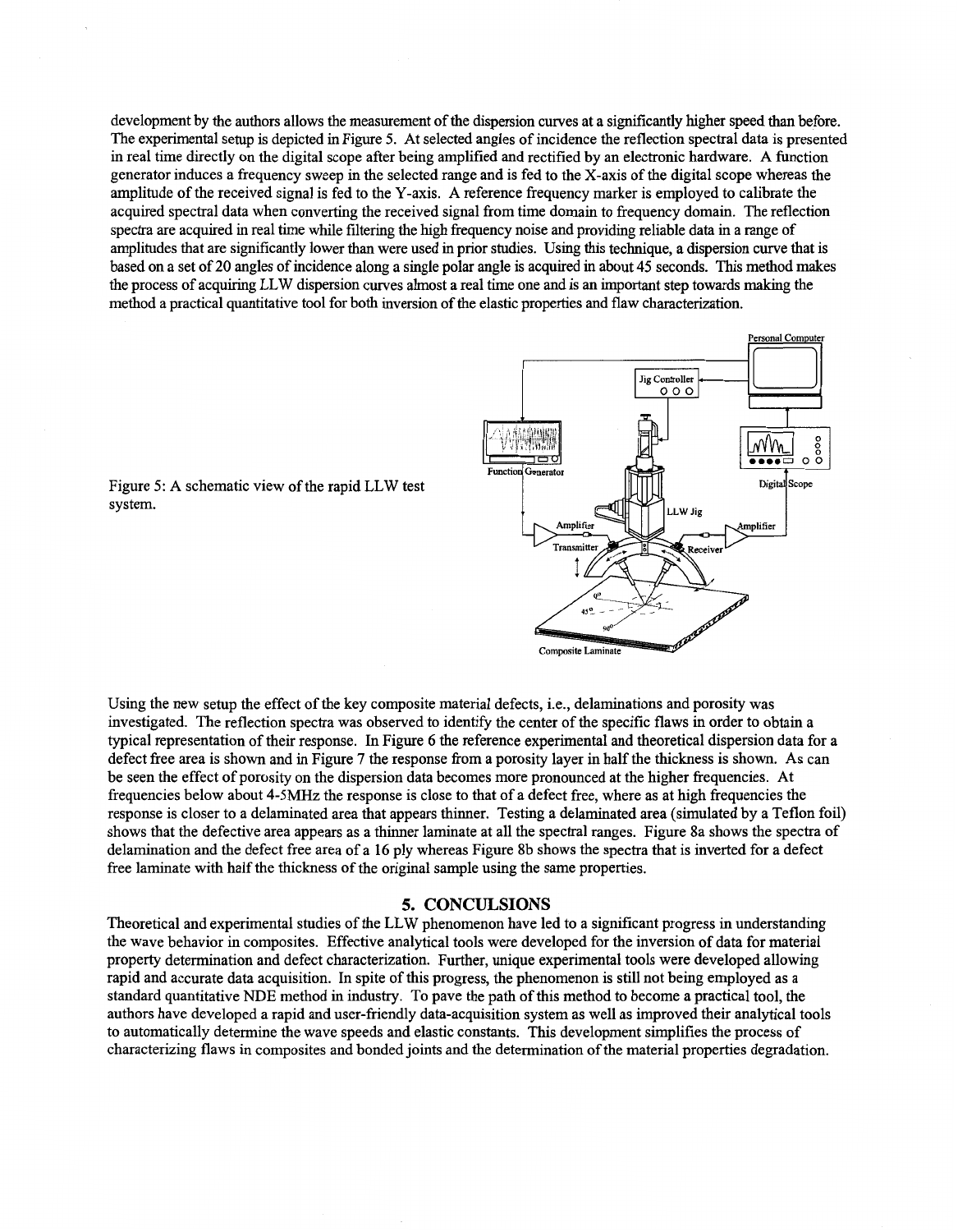

unidirectional laminate between the  $8<sup>th</sup>$  and  $9<sup>th</sup>$  layers.

Figure 6: Dispersion data for a defect free 16 layer Figure 7: The effect of porosity layer (microballoons)

Note: Thickness = 2.81 mm, Density = 1.588 g/cc, and the inverted elastic properties  $C_{11}$  = 161.31 Gpa,  $C_{12}$  = 6.10 Gpa,  $C_{22} = 13.90$  Gpa,  $C_{23} = 6.53$  Gpa,  $C_{55} = 7.26$  Gpa



Figure 8a: Dispersion curves obtained at a delaminated Figure 8b: Theoretical and experimental data for the deaminated area between the  $8<sup>th</sup>$  and  $9<sup>th</sup>$  layers.<br>delaminated area using 8 layers (Thickness = 1.405

delaminated area using 8 layers (Thickness = 1.405 mm)

## **6. ACKNOWLEDGMENT**

The JPL portion of the research was carried out under a contract with NASA and an AFOSR Grant **F49620-95-1-**  *05* **18** subcontract from the University of Texas at El Paso (UTEP), whose manager is Dr. Roberto Osegueda. The UCLA research was supported by the AFOSR under grant **F49620-93-1-0320** monitored **by** Dr. Walter Jones.

#### **7. REFERENCES**

- **1.** Y. Bar-Cohen and D. E. Chimenti, Review of Progress in Quantitative NDE, Vol. 3B, D. 0. Thompson and D. E. Chimenti (Eds.), Plenum Press, New **York** and London **(1984),** pp. **1043-1049.**
- **2.** Y. Bar-Cohen and R.L. Crane, Materials Evaluation, Vol. **40,** No. **9 (1982),** pp. **970-975.**
- 3. A. K. Mal and Y. Bar-Cohen, Proceedings of the Joint ASME and SE meeting, AMD-Vol. 90, A. K. Mal and T.C.T. Ting (Eds.), ASME, *NY,* **(1988),** pp. **1-16.**
- **4.** A. H. Nayfeh and D. E. Chimenti, J. Applied Mechanics, Vol. **55 (1988)** p. **863.**
- **5.** V. Dayal and V.K. Kinra, J. Acoustic Society **of** America, Vol. **89,** No. **4 (1991),** pp. **1590-1598.**
- **6.** Y. Bar-Cohen, A. K. Mal and S. **-S.** Lh, Materials Evaluation, Vol. **51,** No. **11,** (Nov., **1993) 1285-1296.**